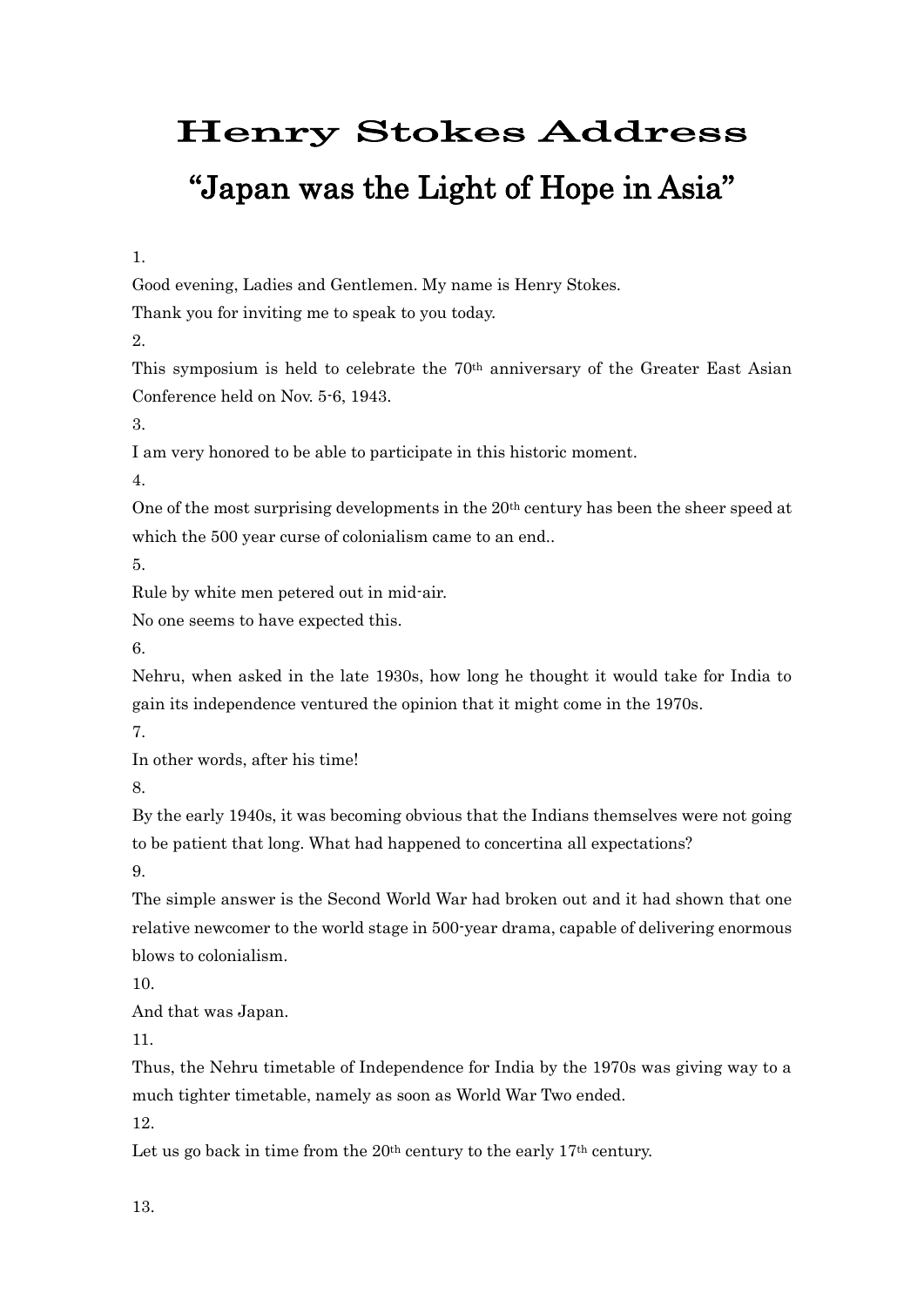In India, Britain established the East India Company in 1600 and started their colonial rule.

14.

Britain further branched out its East Indian Company to Madras in 1637, to Bombay in 1661, and to Calcutta in 1690.

15.

The British Invasion continued with these land-mark events: Battle of Plessey in 1764, the Mysore War in 1799, and the Sikh Revolt in 1845.

16.

The famous Sepoy Revolt took place from 1857 till 1859. It was an anti-British civilian rebellion.

17

In the midst of the UK oppression of India, the Meiji Restoration took place in Japan in 1868.

18/

In India, at roughly that same time, some historical figures in the struggle for Indian Independence were born:

19.

Mahatma Gandhi was born in 1867. And Chandra Bose in 1897.

20.

In 1877, the Indian Empire, featuring direct colonial rule of the whole of India by the British, was founded. And Queen Victoria came to the throne as the "Empress of India." 21.

In other words, Bose was born at the peak of British colonial rule of India.

22.

Bose is called "Netaji" in India even now.

Netaji means "great leader" .

23.

With Japan's support, Bose formed the INA—the Indian National Army.

24.

Unlike Gandhi who fought against British colonial rule using a non-violence philosophy, Bose fought in battle as a commander.

25.

On May 16, 1943, Bose came to Japan and met Japanese leaders: Navy Minister Shimada, Chief of Navy General Staff Nagano, Foreign Minister Shigemitsu. 26.

And then he met the Prime Minister Hideki Tojo.

27.

Bose gave his address at Hibiya Public Hall. His message sums up the feeling of Asian people at that time.

28.

He said, "When I started going to elementary school, a country of Asian race fought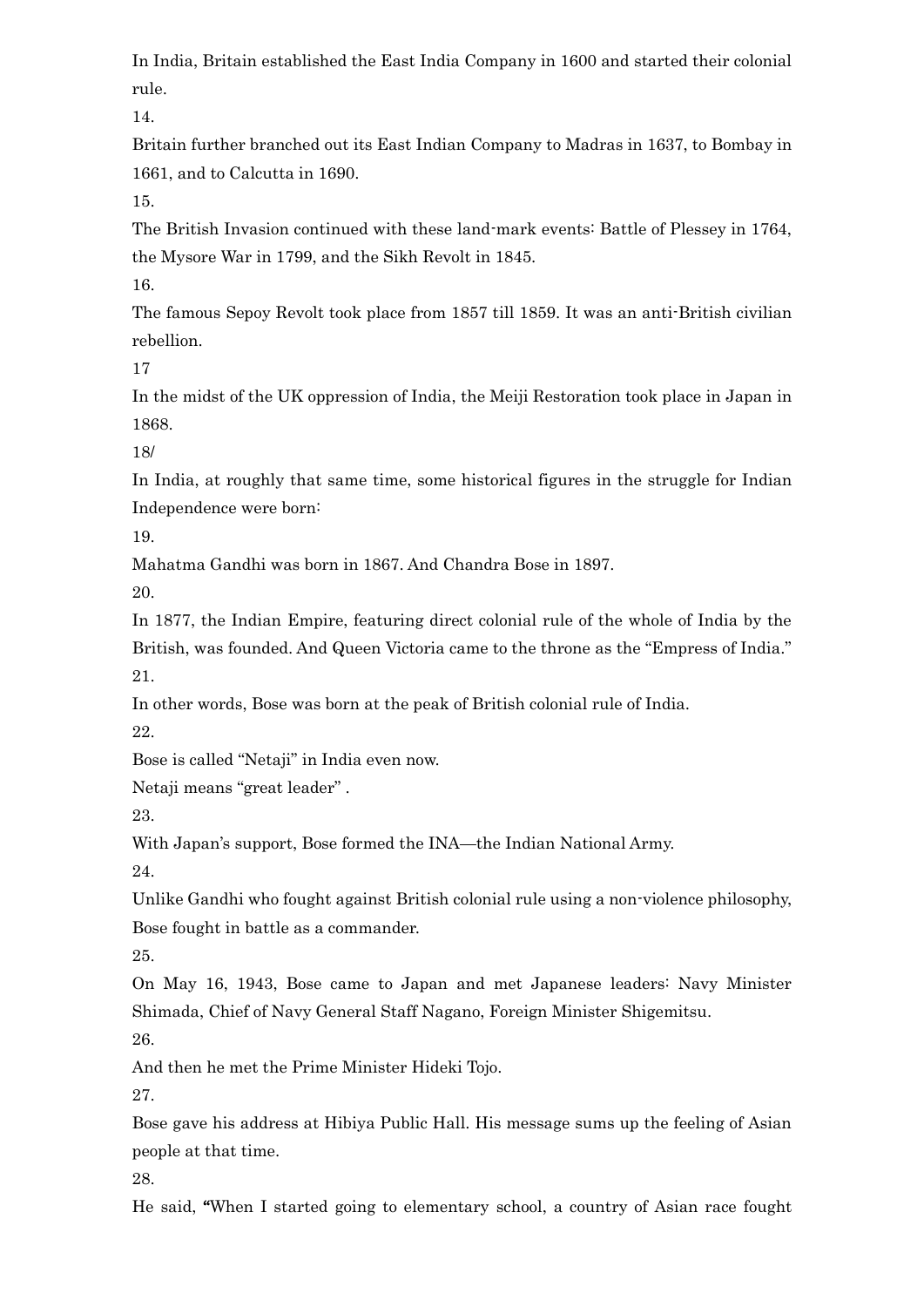against one of the world's largest white empires, Russia." 29.

"This Asian country defeated Russia completely. And this country was Japan."

30.

"When this news reached all across India, a wave of excitement covered the entire land." 31.

"At every corner of my country, people enthusiastically talked about the Battle of Port Arthur, the Battle of Mukden, and the thrilling story of the Battle of Tsushima." 32

"Indian children honestly adored Admiral Togo and General Nogi."

33.

"Parents competed to buy the pictures of Admiral Togo and General Nogi in vain." 34.

"Instead, they bought something Japanese from the market and ornamented their houses with Japanese things."

35.

Bose clearly said, "Japan was the 'Light of Hope' for Asia."

36.

He further continued, "This time, Japan declared war against Britain, long time enemy of India."

37.

"Japan has given us the best opportunity to be independent. We realize its significance and thank Japan from the bottom of our hearts."

38.

"Once we miss this opportunity, we would not be able to have the same opportunity for another 100 years or more."

39.

"Victory is in our hands and we firmly believe India will accomplish our goal of being independent."

39.

What really counted was action not talk, In October of 1943, which was the 66<sup>th</sup> year since Queen Victoria came to throne as the Empress of the Indian Empire, the Provisional Government of Free India was established.

40.

At the Convention held in Singapore, Bose was nominated to be the head by unanimous applause.

41.

Bose declared, "Chyaro Delhi" which means "On to Delhi." He and his people held up a board on which the same message was written and marched in the street.

42.

It was a historical start of the march heading for their homeland India.

43.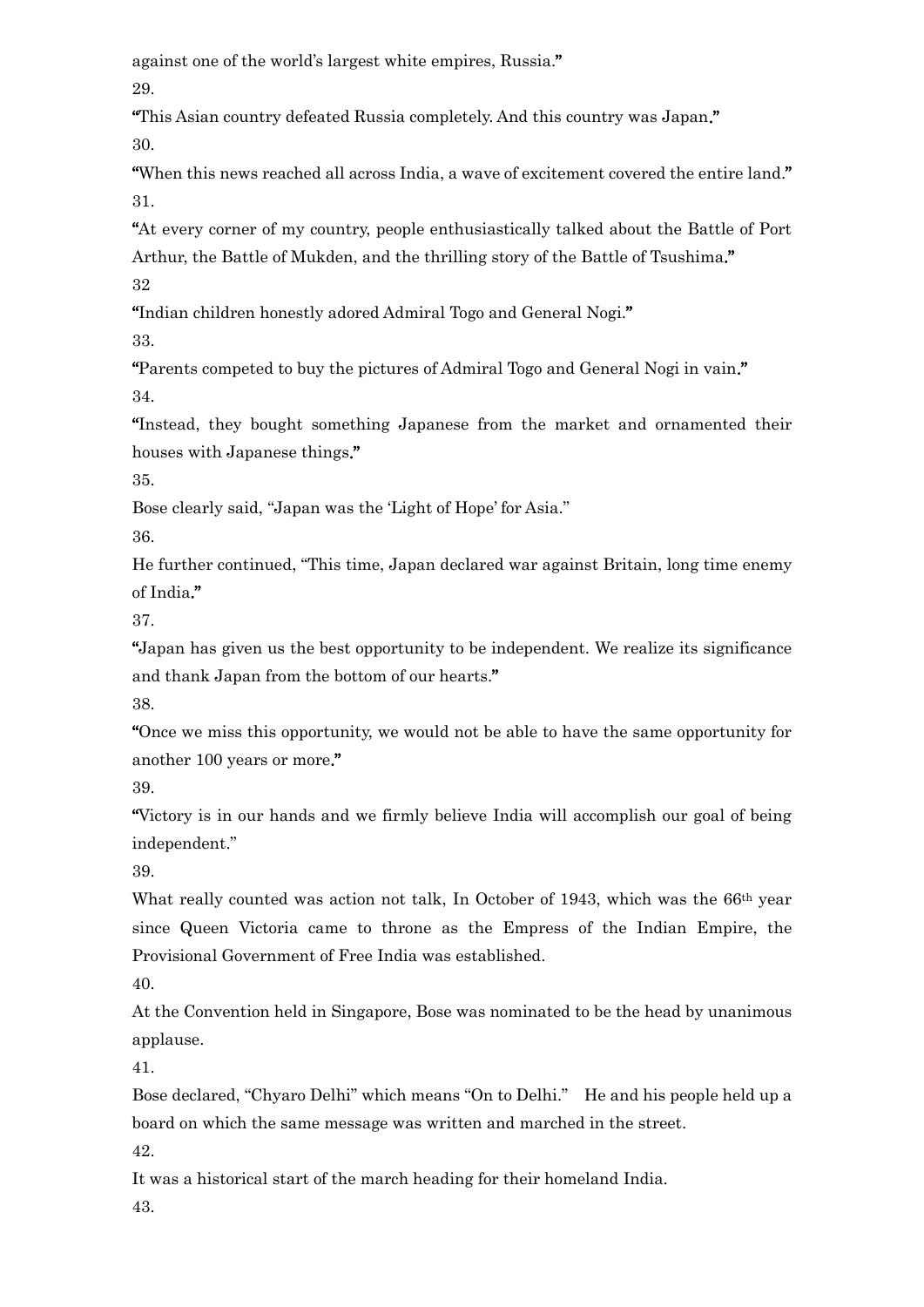INA or Indian National Army officers and soldiers, together with the Japanese Army, heading for Imphal, passing the border of Burma and India, shouting "On to Delhi." 44.

Bose encouraged officers and soldiers saying, "Raise our national flag on the Red Fort!" 45.

The Provisional Government of Free India, together with Japan, declared war against Britain and America.

46.

In the fall of the same year, 1943, the Greater East Asian Conference was held from November 5 for 6 days in Tokyo.

47.

This was the first Summit of colored races held for the first time in the long history of human beings.

48.

Prime Minister Hideki Tojo of Japan met leaders from other Asian countries: Ahang Jinghui (Prime Minister of Manchuria), Wang Jingwei (Chairman of the Nanking Government), Jose P Laurel (President of Philippines), Ba Maw (Prime Minister of Burma), Prince Wan Waithayakon (Acting Prime Minister of Thailand) gathered together. And Subhas Chandra Bose attended as a representative of India.

49.

Today not a few Japanese scholars regard this conference as if it were the gathering of the Japanese military's "puppet government" leaders for propaganda purposes. 50.

But the Japanese who say such a thing are the "puppets" of foreign powers which intend to control the mind of the Japanese people.

51.

At the Conference, the Great East Asian Joint Declaration was approved unanimously. 52.

Bose appealed, "Let this declaration be not only for fellow Asians but also for all the people of the world, who are suffering from suppressions as the Charter for Equality of Human Rights."

53.

As Bose proclaimed, Japan was "the Light of Hope" for non-white people of the world.

54.

World history of the past 500 years is a grand drama of the Western Powers of white Christians ruling the nations of colored races as their colonies

55.

In such a historical context, Japan is an unprecedented nation. It is worthy to note that Japan proposed abolition of racial discrimination at the Paris Conference held right after the WWI.

56.

At this conference, the post-war order of the world, including the foundation of the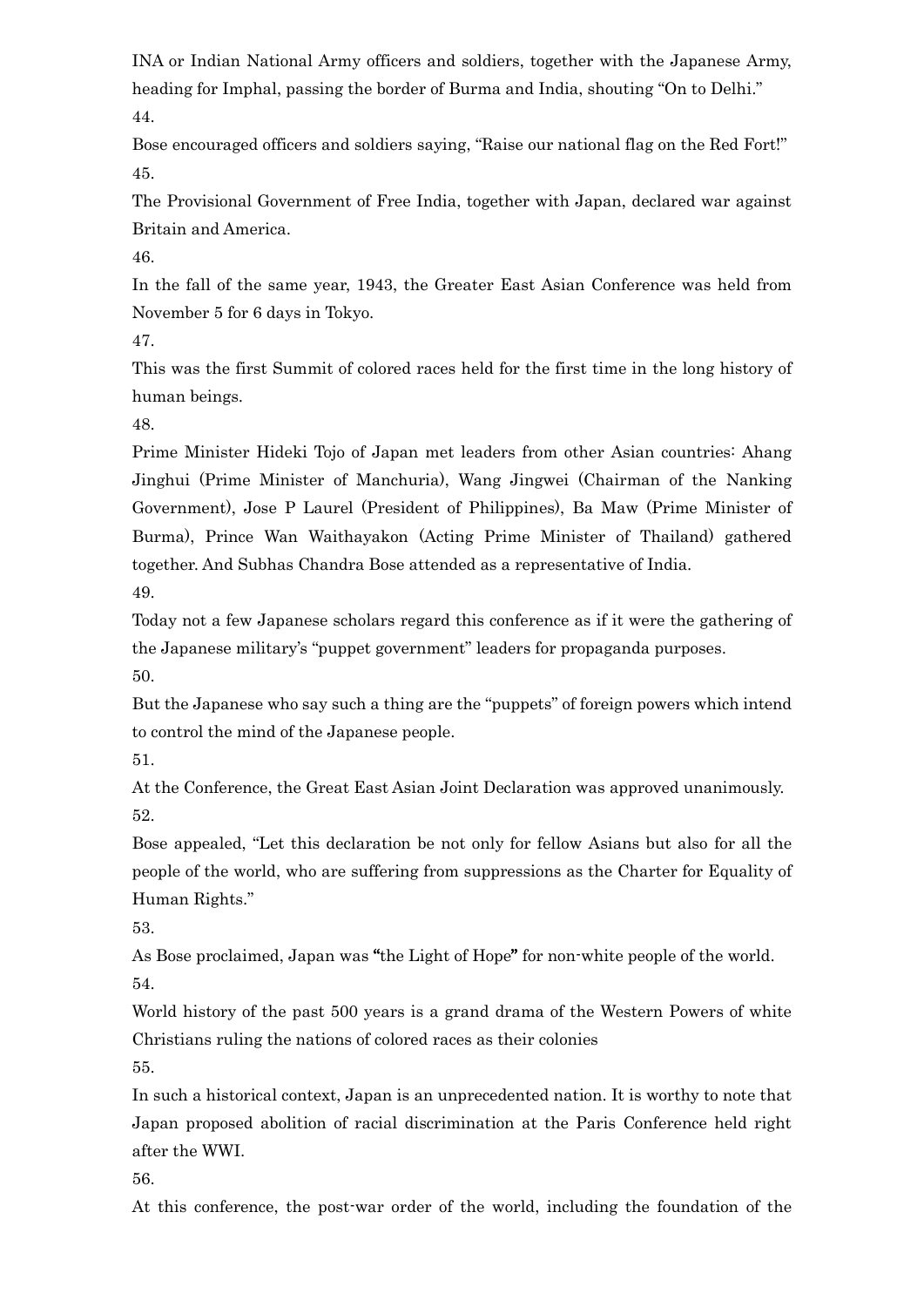League of Nations, was discussed.

57.

When a proposal for abolition of racial discrimination was presented, Prime Minister Hughes of White Australia left the conference room saying he would reject signature and go home.

58.

The chairman was the US President, Woodrow Wilson. He demanded that the Japanese Representative withdraw his proposal saying this matter was an issue which should be treated quietly.

59.

Baron, Nobuaki Makino, the chief Japanese representative and a former Japanese Foreign Minister, would not follow Chairman Wilson's demand and requested a vote. 60.

Although Britain, America, Poland, Brazil and Rumania opposed, 11 countries, mostly minor, out of 16 countries attending voted for the Japanese proposal. Thus the proposal won a majority and was approved.

61.

Nonetheless, Chairman Wilson, the US President, announced that the voting itself was invalid because it was not a "solid vote."

62..

Makino still demanded that the conference accept the majority vote but Wilson insisted that "important issues like this one required a solid vote in the past. At least no objection is needed to proceed the meeting.."

63.

Despite the fact that the proposal for abolishing racial discrimination was approved by an overwhelming majority of 11 to 5, Chairman Wilson, the US president, ignored the voting result.

64.

Such behavior would be unacceptable in today's civilized world. Now the President of the United States is black, but such a thing was totally unbelievable back then. 65.

The Japanese are not white, they are a colored people. So the proud Japanese were not able to overlook such whites' high-handedness.

66.

In Indonesia, colonial rule began when the Dutch dispatched their navy to Indonesia in 1596.

67.

350 years or so of colonial rule by the Dutch ended in 1942 when the Japanese army advanced to Indonesia. The Dutch Army surrendered in only 7 days.

68.

An Indonesian legend has it that God's soldiers led by a hero riding a white horse helped Indonesia to become independent.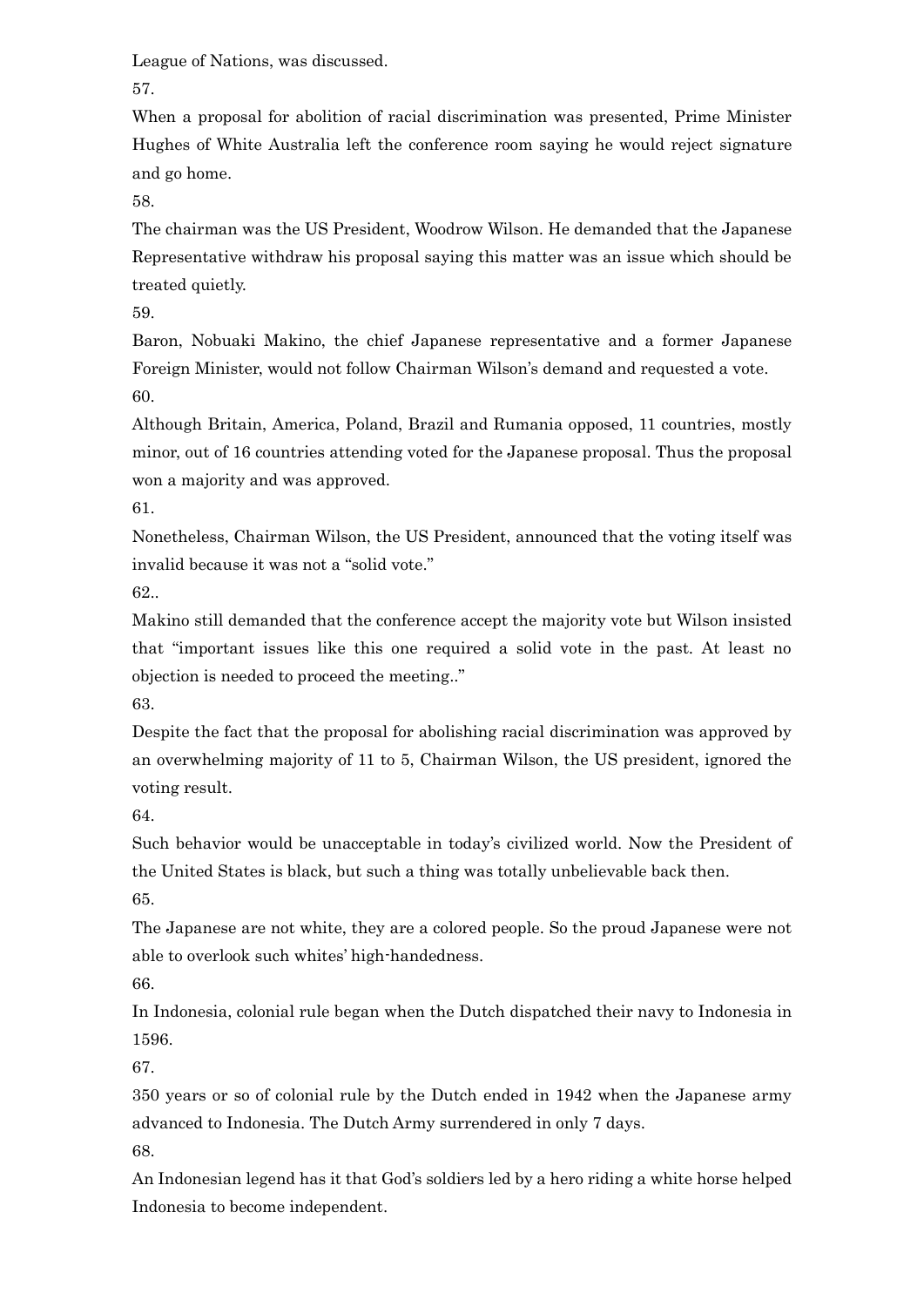69.

Japan's advance reminded Indonesian people of the coming of those legendary God's soldiers. The Japanese Army was the Army of the Myth.

70.

Dr. George Hueu Sanford Kanahele raises 4 points as to Japan's role in his book entitled "Japanese Military Rule and Indonesian Independence."

80.

1. Banned the use of Dutch and English. Due to this, Indonesian spread as the official language.

81.

2. Gave military training to Indonesian youth. Thus young Indonesian people learned strict rules, endurance and courage.

82.

3. Swept away the Dutch authorities and gave high posts to Indonesians. This improved Indonesian's ability and responsibility.

83.

4. Established Puta (as a civil organization) and Hoko-kai (a voluntary service society) in Java and built its network and chapters across the country. The Japanese taught Indonesians how to operate these nation-wide network organizations.

84.

It is widely said that Japan invaded Asian countries during WWII. But if so how come the invaded country provided military training to the youth of the country being invaded,

85.

Trained their mental power, gave them high position and help them build nation-wide organizations where people got together to unite, and taught them how to manage such organization?

86.

These fact certainly prove that Japan was not the country which invaded Indonesia.

87.

It is correct to say that Japan made all the efforts possible to let Asian countries be independent.

88.

Independent from whom?

89.

Of course, from the rule of the Western countries which colonized the Asian countries. 90.

At the center of Jakarta is Merdeka Park. Merdeka means "independence" in Indonesia. 91.

Besides raising statues of Hatta and Sukarno, the Indonesians raised a 37-meter tall Memorial Tower of Independence.

92.